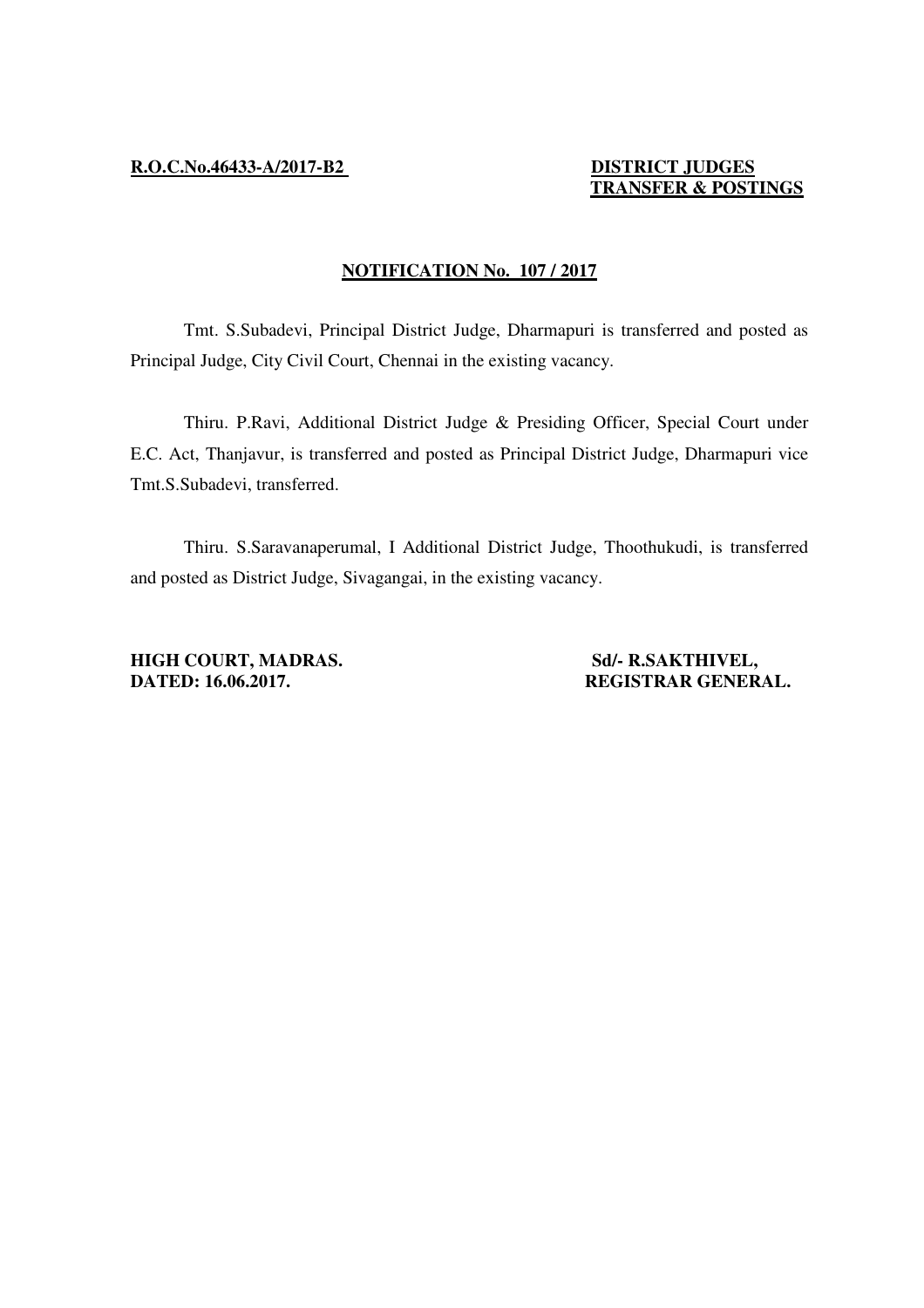## **R.O.C.No.46433-A/2017-B2**

## **OFFICIAL MEMORANDUM**

Sub: Courts and Judges - District Judges – Transfer and Postings – Notification issued - Joining instructions - Issued.

Ref: High Court's Notification No. 107 / 2017, dated : 16.06.2017. .............

 Tmt. S.Subadevi, Principal District Judge, Dharmapuri, who has been transferred and posted as Principal Judge, City Civil Court, Chennai, vide High Court's Notification cited above, is required to hand over charge of her present post and the posts of (1) Additional District Judge, Dharmapuri and (2) Sessions Judge, Magalir Neethi Mandram (Fast Track Mahila Court), Dharmapuri, which she is now holding as full additional charge, to the Special District Judge, Special District Court to deal with MCOP Cases, Dharmapuri, immediately, and take charge of the new post, without availing full joining time.

 The Special District Judge, Special District Court to deal with MCOP Cases, Dharmapuri, is required to hold full additional charge of all the aforesaid three posts till Thiru P.Ravi, takes charge.

 Thiru P.Ravi, Additional District Judge & Presiding Officer, Special Court under E.C.Act, Thanjavur, who has been transferred and posted as Principal District Judge, Dharmapuri, vide High Court's Notification cited above, is required to hand over charge of his post to the Sessions Judge, Magalir Neethi Mandram (Fast Track Mahila Court), Thanjavur, immediately, and take charge of the new post, without availing full joining time.

 After taking charge of the post of Principal District Judge, Dharmapuri, Thiru P.Ravi is required to hold full additional charge of the posts of (1) Additional District Judge, Dharmapuri and (2) Sessions Judge, Magalir Neethi Mandram (Fast Track Mahila Court), Dharmapuri, until further orders.